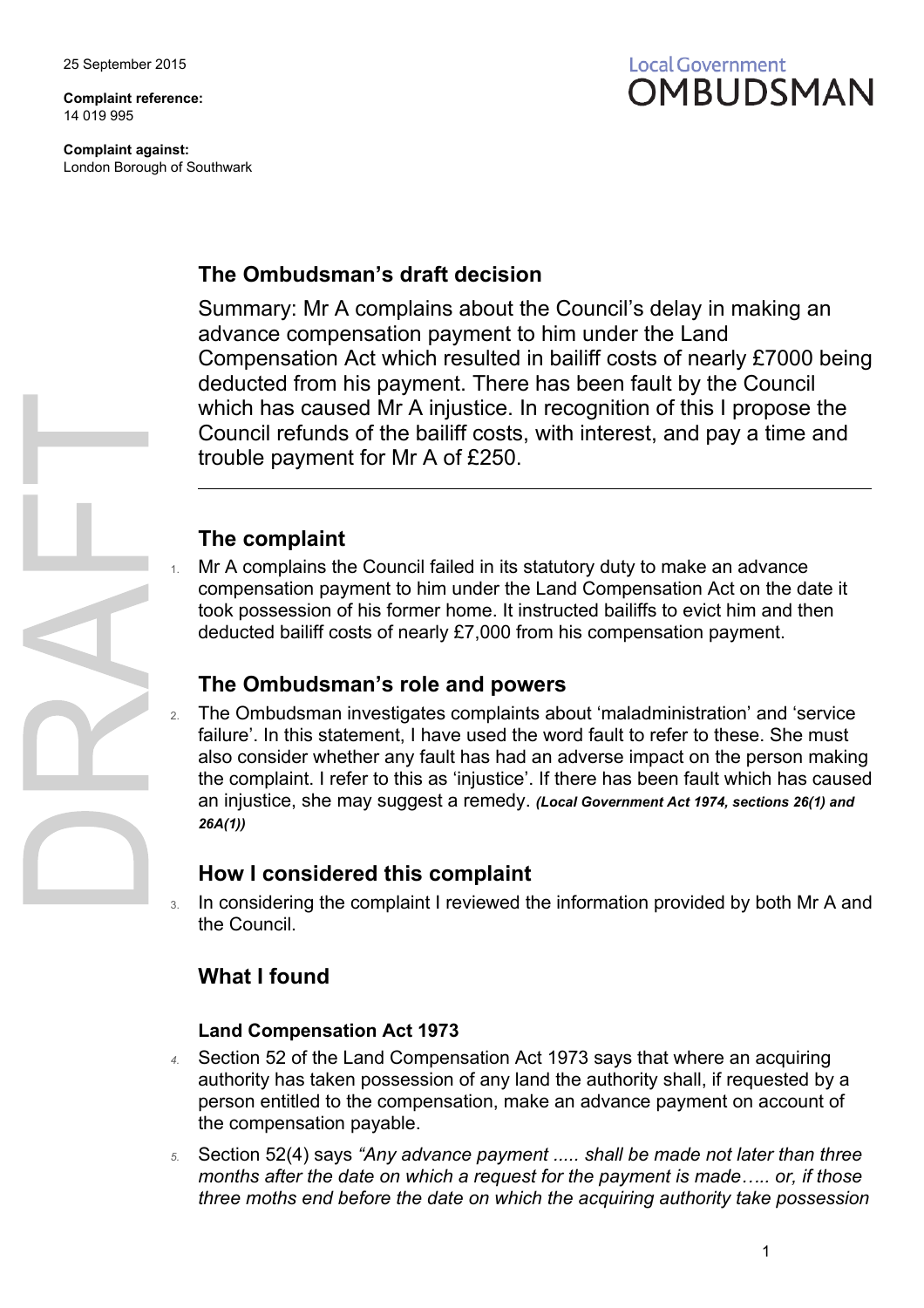*of the land to which the compensation relates, on the date on which they take possession as aforesaid."*

 $\overline{a}$ 

- 6. On 23 July 2013 the Council confirmed to Mr A that the compulsory purchase order (CPO) of his flat, and the others on his estate, had been confirmed by the Secretary of State.
- 7. On 26 July Mr A wrote to the Council's Legal Services to formally request an advance payment. He stated he did not have the funds to secure alternative accommodation and would not be able to give vacant possession until the payment was received. Alternatively, he asked to be temporarily rehoused by the Council in accordance with its rehousing policy for leaseholders. The Council says it has no record of this contact and the officer dealing with him does not recall it.
- 8. On 25 September the Council sent a letter and formal notice which advised a General Vesting Declaration had been made and that the Council would require possession of the property within 28 days.
- 9. On 3 October the Council wrote to Mr A to confirm vacant possession would be required by 4 November and that the Council planned to instruct bailiffs if vacant possession was not given. On 10 October Mr A wrote to the Council to repeat his request for an advance payment and for a delay to the target date for possession.
- 10. On 14 October the Council wrote to confirm it would not delay the date and enclosed a form for him to make a claim for the advance payment. Mr A was referred to the Council's website if he was still looking for accommodation.
- 11. On 22 October Mr A contacted the housing options team as he had been directed but was told the Council could not offer any accommodation while he was awaiting the compensation payment and suggested he stay with friends or family. He then emailed the Council's Chief Executive to request an advance payment again and a delay in the vesting date.
- 12. On 23 October his solicitors submitted a claim for over £300,000. Two days later they wrote to the Council and asked for the eviction to be postponed until an advance payment had been made or an offer of rehousing made to him. The Council responded by email to confirm vacant possession could not be delayed and the advance payment could not be paid until vacant possession was obtained.
- 13. On 28 October the Council decide Mr A's claim for compensation was "unreasonable and excessive" and that an offer of compensation could not be made until the Council had been able to assess the condition of the property.
- 14. On 4 November the property was vested in the Council and its Principal Surveyor, Officer Q, inspected the property with Mr A's surveyor in attendance. Officer Q told Mr A he was in breach of the General Vesting Declaration by still being present in the property and asked him to leave. Mr A refused because the Council had still not made the advance payment.
- 15. On 6 November bailiffs, instructed by the Council, arrived and took possession of the property. Mr A presented himself as homeless to the Council later that day, and the following day, and on both occasions he was told he was ineligible for rehousing assistance because he was about to receive a significant amount of compensation.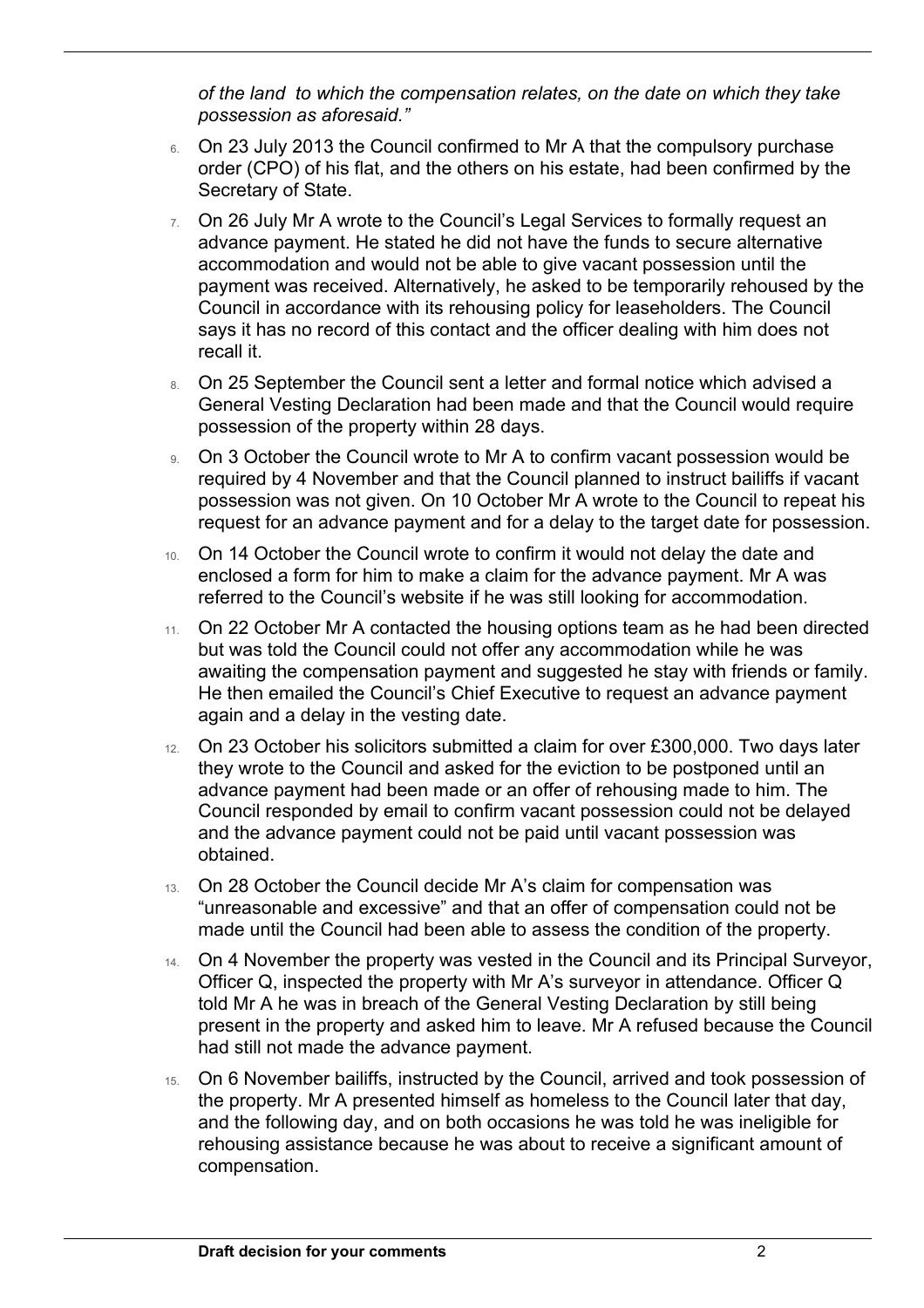- 16. On 7 November the Council transferred the payment of over £200,000 to Mr A's solicitors' bank account and they received the monies the following day on 8 November.
- 17. In March 2014 Mr A made a Freedom of Information request for information the Council held about the eviction. The Council responded a year later to advise that due to technical difficulties the information could not be retrieved.
- 18. On 24 November Mr A raised a complaint about the Council's handling of the eviction and its delay in making the advance payment. The Council issued its final response to the complaint in March 2015. In its response the Council said while it appreciated Mr A might have required an advance payment to secure accommodation, and had he approached the Council with this specific request a payment would have been made to facilitate this, it had no record of his doing so. It also said had he approached the Housing Options service it would have helped with the deposit to enable him to secure private rented accommodation.
- 19. The Council apologised for the unjustifiable year's delay in responding to the Freedom of Information request. However, it declined to refund the bailiff costs which it said had been properly deducted from his compensation payment

### **Analysis**

 $\overline{a}$ 

- 20. Mr A has stated that under section 52 of the Land Compensation Act the Council was legally obliged to make the advance payment, at the latest, on the date it took possession of his property and I agree.
- 21. Mr A first made his request for the payment on 26 July 2013 and this is the key date for the purposes of section 52(4) of the Act. The Council says it does not have a record of this letter, and did not know to whom it was addressed, but in responding to Mr A's complaint under its own complaints procedure an acknowledgement was made that Mr A made a request for payment in July and the Council had been given a copy of the letter which was addressed to a named officer in the Council's Legal Services.
- 22. Mr A made his request for payment on 26 July and, as the three months referred to in section 52(4) had ended on 25 October, the payment was due to be paid "not later" than the date on which the Council took possession ie 6 November. There is no dispute the Council took possession on 6 November and as Mr A's solicitors did not receive payment until 8 November, the Council made the payment two days late.
- 23. The Council says it made payment on 7 November and "banking formalities" meant the funds were not available to Mr A's solicitors until 8 November. However, there appears to be no good reason for the late payment because the Council could have transferred the funds using the BACS or CHAPS system and they would have been received the same day the transfer was made.
- *24.* By paying later than the day on which it took possession, the Council did not follow the law. Moreover, it says payment could only have been made once possession had been taken but this is not what the legislation says. It is open to acquiring authorities to make a payment earlier than the possession date and given government guidance on compulsory purchase where local authorities are urged to *"adopt a reasonable approach towards making such payments... in order to help ... relocation"* earlier payments are clearly envisaged and do take place.